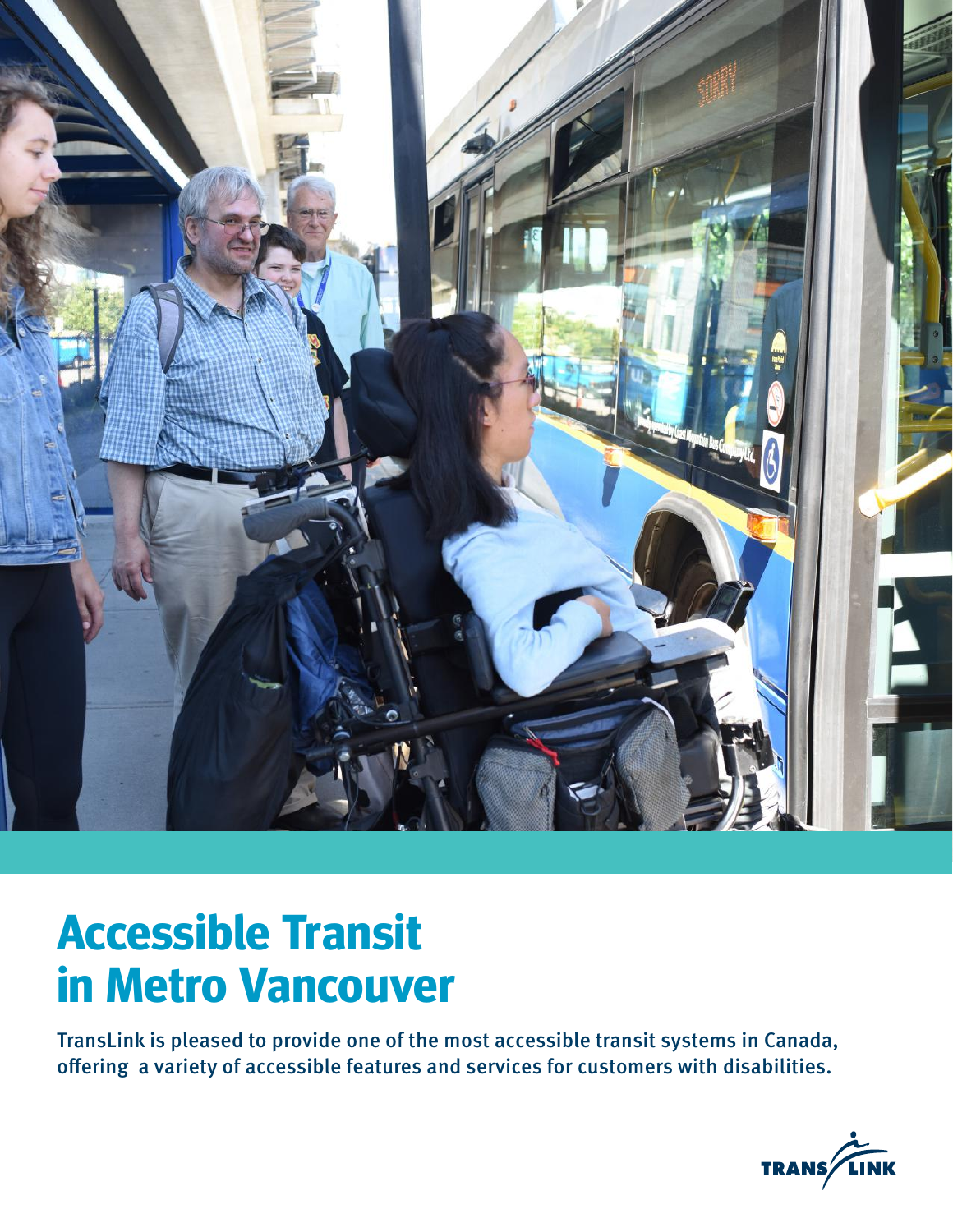# **Priority Seating**

Priority seating is available on all modes of transit for people with disabilities, seniors, expectant mothers, people with mobility issues, and/or people who have trouble standing while the vehicle is in motion.

- Priority seats are identified by wall decals above the seat and can be found in the following locations:
	- ▸ **Canada Line & SkyTrain:** Seats near the doors
	- ▸ **Buses:** Seats closest to the driver on both sides
	- ▸ **Community Shuttles:** Front and back row on the driver side

# **Lifts and Ramps**

- All TransLink buses and community shuttles are equipped with lifts and ramps. They are located:
	- ▸ **Buses:** At the front of the bus
	- ▸ **Community Shuttles:** At the rear of the bus
- Lifts and ramps can be deployed by the operator at any wheelchair accessible stop when requested.
- Customers have the opportunity to practice boarding and exiting a bus using a wheelchair or scooter. To contact an instructor and book a training appointment, call **604.264.5420**.

# **Elevators and Escalators**

- Elevators and escalators are at all SkyTrain and Canada Line stations, providing full access between the station entrance and platforms. Please note, some stations only have escalators going in one direction.
- Latest alerts for station access can be found at: **alerts.translink.ca/**
- Information on station layouts can be found under the SkyTrain section of our Schedules and Maps webpage at: **translink.ca/Schedules-and-Maps/**
- For assistance at stations, please locate the nearest SkyTrain Attendant, Customer Information Phone (found near the front of the station) or the red Emergency Telephone on SkyTrain platforms.





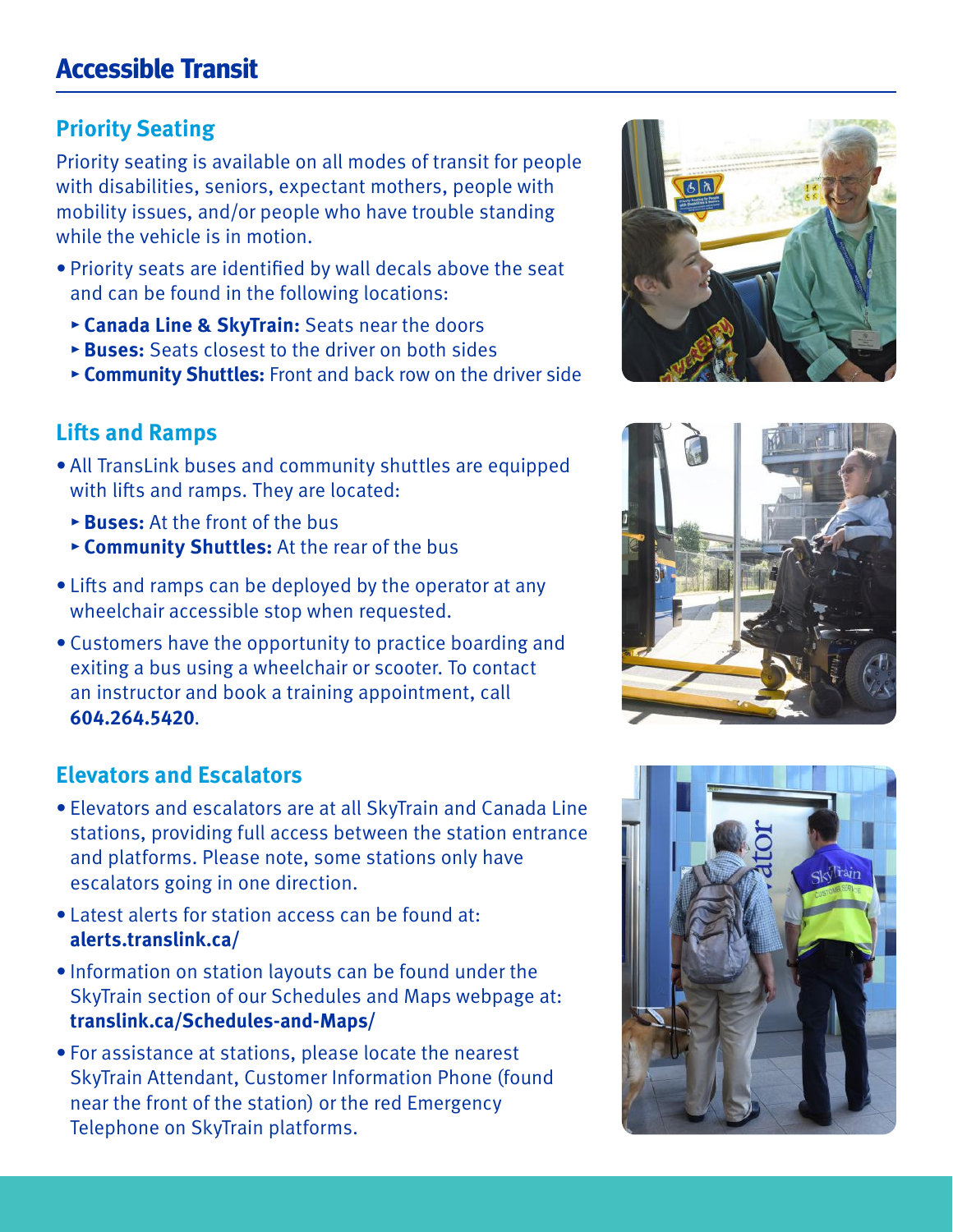## **Assisted Devices Program**

- This program enables customers with disabilities who are unable to tap a Compass Card to access the gated system. The option and type of assistive device depends on the individual's needs and abilities.
- May include eligibility for TransLink's Universal Fare Gate Access Program where eligible customers receive a radiofrequency identification (RFID) enabled card to automatically open accessible fare gates when they move within close range.
- To speak with TransLink's Access Transit Planning group to discuss the possibility of receiving an assistive device, call **604.953.3698.**



## **HandyCard**



HandyCard allows customers with permanent disabilities who require assistance to use conventional public transit to:

- Travel at Concession fare prices on the bus, SkyTrain, SeaBus and West Coast Express and bring an attendant free of charge.
- To purchase TaxiSavers which allows customers to purchase up to \$100 per month in taxi fares for 50% off the cost.

To be eligible, you must be 12 years of age or older, and must live within the TransLink service area.

Contact **Access Transit Customer Care** at **604.953.3680** for more information.

## **HandyDART**

HandyDART is a public transit service for registered passengers with physical or cognitive disabilities who are unable to use conventional public transit without assistance in Metro Vancouver. For more information, please call **604.575.6600**.

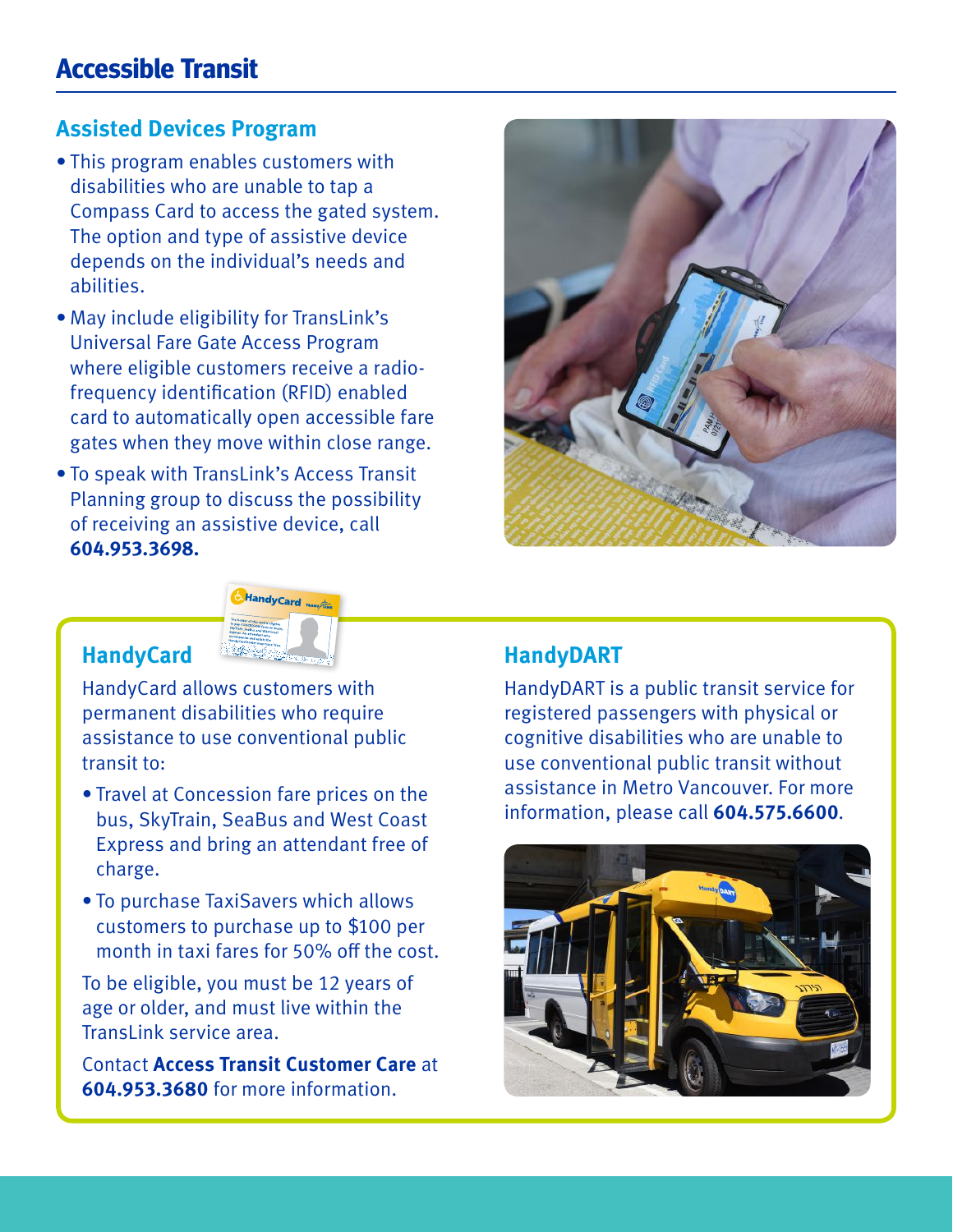## **Station Assistance Program**

- If you have a disability and require assistance at the station, please call **604.520.5518**:
	- ▸ To have an attendant meet and assist you (call at least 10 minutes before arriving at a station).
	- ▸ To enable remote gate opening.
	- ▸ For assistance in navigating a station or boarding a train if you are a customer with sight loss.

# **Transit Alerts**

- Alerts include service disruptions, elevator/ escalator closures, construction and reroutes.
- Visit **alerts.translink.ca** for the latest transit alerts. Subscription to text or email alerts is available.
- Subscribe to TransLink's Twitter account **@TransLink** for up-to-date transit information on the go.

## **Travel Planning**

- Use the trip planner at **translink.ca** or call customer information at **604.953.3333** for detailed transit information to get to any destination in the TransLink service area.
- If you require trip planning assistance at SkyTrain stations, please locate the nearest SkyTrain Attendant or Customer Information Phone found near the front of the station.

# **Travel Training**

- In partnership with community groups throughout the region, TransLink provides large group informational workshops for seniors and people with disabilities to assist with independent travel.
- Train the Trainer workshops are offered for staff and volunteers who support seniors and people with disabilities.
- For more information or to request a workshop or find a workshop closest to you, please call **604.953.3636**.

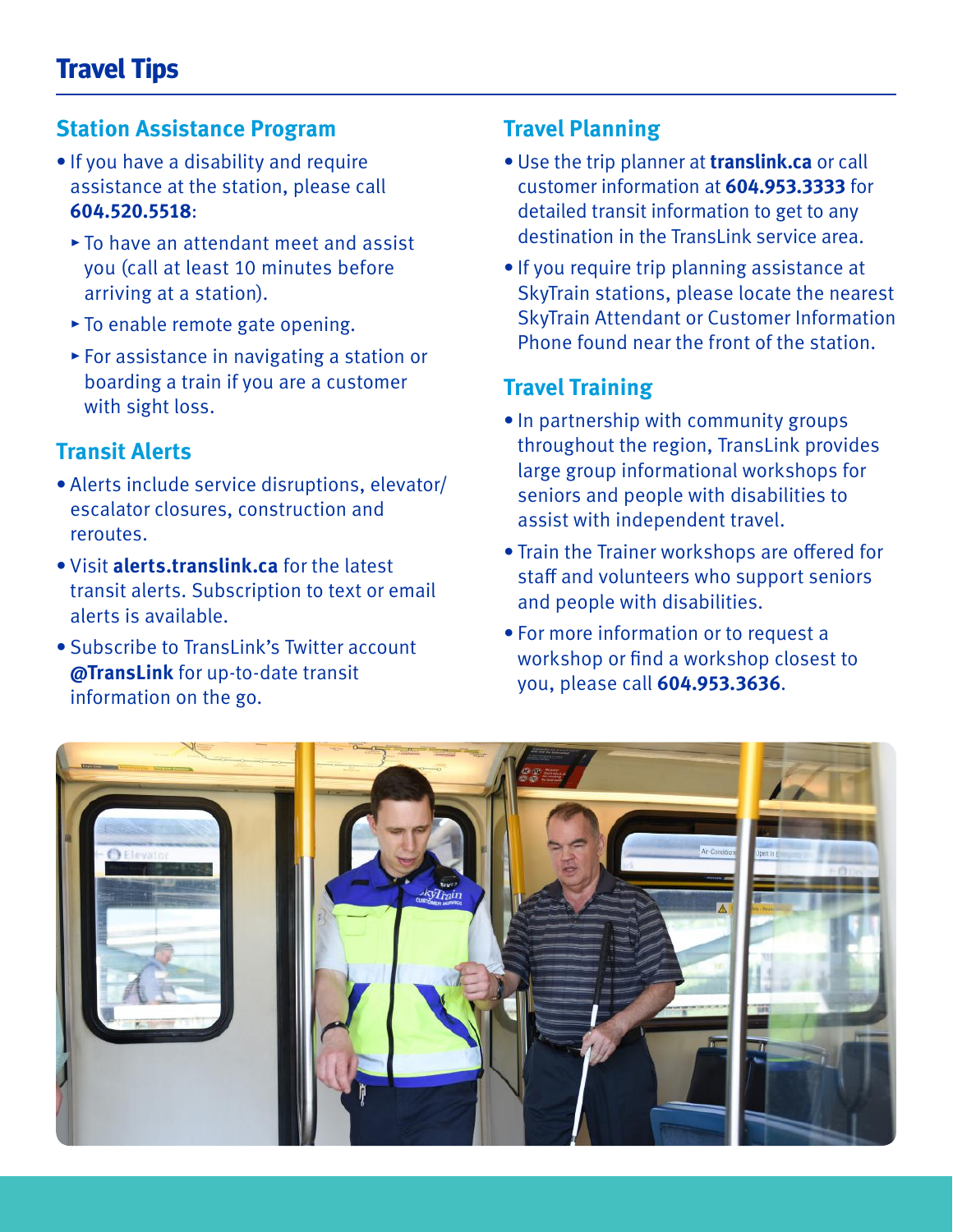# **Safety and Emergencies**

**Safety on all our transit services is paramount for TransLink.** Below are some safety features available on transit:



#### **Bus**

- In an emergency, speak to the bus driver for assistance. Drivers can communicate with an emergency contact point to provide support in the event of any safety or security issues.
- Between 9pm and 5am, if you feel more safe getting off the bus at a point between two regular stops, you can "Request A Stop". The driver will let you off if it is safe to do so.



#### **SeaBus**

- In the event of an emergency, please follow the directions of the SeaBus crew. They are trained extensively for all types of emergency situations.
- Life jackets are located under each seat and there are four life rafts onboard each SeaBus.



## **SkyTrain**

- Speak to a SkyTrain attendant for assistance.
- The Silent Alarm is a yellow strip above every window, which allows passengers to silently alert our team in the event of a security concern. Help will arrive as soon as possible.
- The Speakerphone provides two-way voice communication with SkyTrain control operators for urgent assistance. It is located inside each car near the doors.
- The Emergency Cabinets are located on SkyTrain platforms and are equipped with a red emergency telephone and monitored by closed-circuit television.